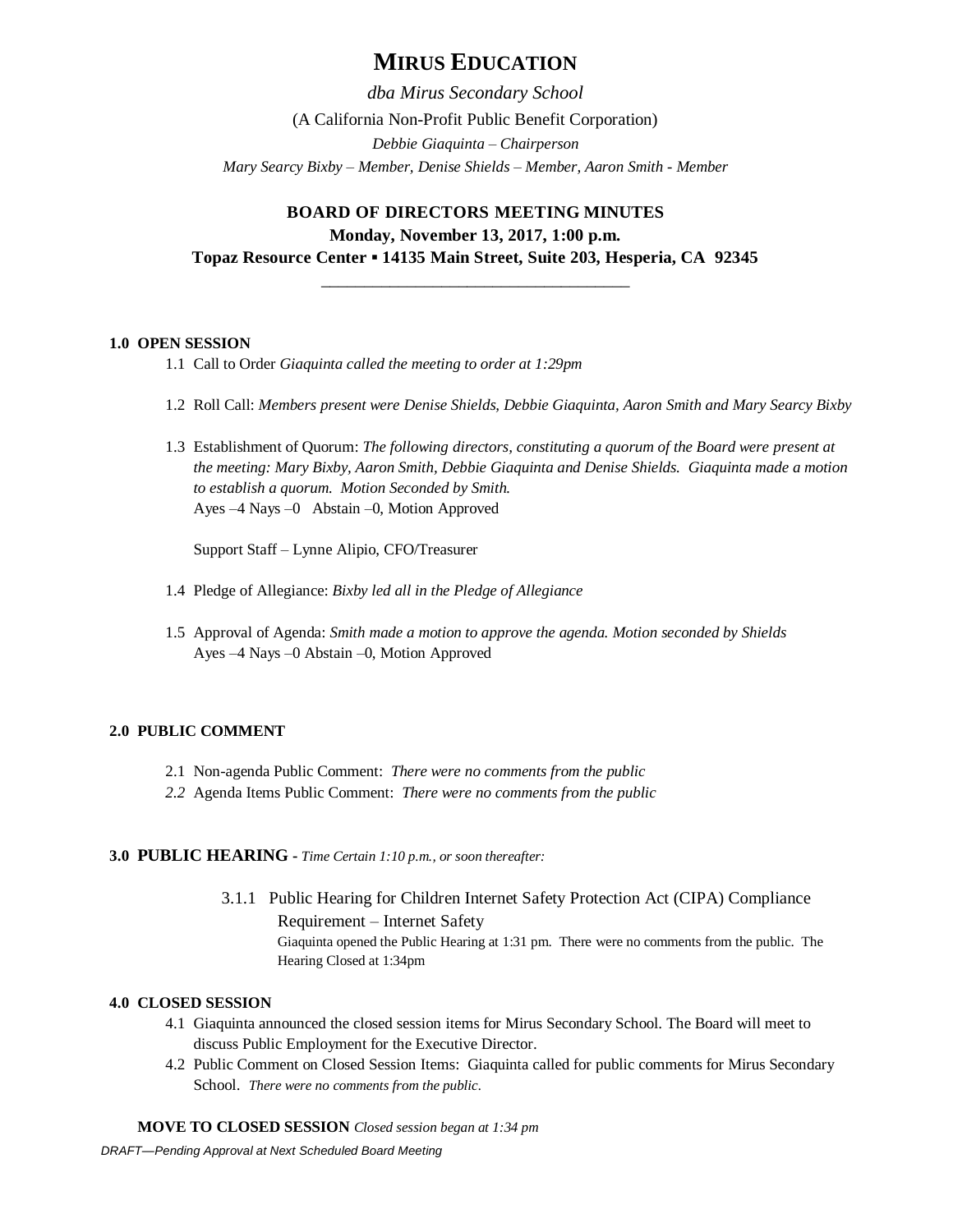4.2.1 Public Employment: Executive Director: *Board members reviewed comparative study taken to ensure appropriate compensation of Executive Director Position using comparable size schools.*

#### **RETURN TO OPEN SESSION** *Open session resumed at 1:42*

4.3 Giaquinta reported that n*o action was taken during closed session.*

## **5.0 ADMINISTRATIVE ITEMS**

## 5.1 President's Report

- *5.1.1* The Charter School of San Diego Renewal Petition Update: *Bixby shared the success of the Oct 3 rd renewal of Charter School of San Diego by SDUSD last month*
- 5.1.2 Board Members and Advisors Fall Retreat: *Special Retreat to be held Nov 28th to share accomplishments and challenges related to environment for Charter Schools. Participants invited include Board Members, SAG Advisors, Nice Guys, Vistage Group, Key Staff*

#### 5.2 Strategic Plan Update

5.2.1 Mirus Secondary School

5.2.1.1 School Participation Report for the period of 2016-2017 Month 12 – Month 13  $05/01/17 - 06/23/17$  and for the period of 2017-2018 Month  $1 - 2$ : 07/03/17 – 8/25/17 *Bixby shared key data on participation and enrollment related to Strategic Initiatives* 

#### **6.0 CONSENT AGENDA**

All matters listed under the consent agenda are considered by the Board to be routine and will be approved/enacted by the Board in one motion in the form listed below. Unless specifically requested by a Board member for further discussion or removed from the agenda, there will be no discussion of these items prior to the Board votes on them. The President recommends approval of all consent agenda items.

- 6.1 Approval of Meeting Minutes for September 14, 2017
- 6.2 Approval of Board Policy 3160 Graduation Requirements Amendment
- 6.3 Approval of Mathematics Placement Policy Amendment
- 6.4 Approval of the Updated Board Resolution of El Dorado Charter SELPA Participation Agreement
- 6.5 Approval of Updated Agreement for Participation of El Dorado Charter SELPA *Smith made a motion to approve consent agenda items 6.1-6.5. Giaquinta seconded the motion.*  Ayes –4 Nays –0 Abstain –0, Motion Approved

#### **7.0 ACTION ITEMS**

## 7.1 **Action Items Specific to Mirus Secondary School**

- *7.1.1* Approval of 2016-2017 Unaudited Actuals *Giaquinta made a motion to approve unaudited actuals. Motion seconded by Smith* Ayes –4 Nays –0 Abstain –0, Motion Approved
- 7.1.2 Review the FY 2017-2018 October Revised Budget Assumptions and Approval of the FY 2017-18 October Revised Operational Budget **The Board reviewed the**  FY 2017-2018 October Revised Budget Assumptions. *Shields made a motion to approve the Revised Operational Budget. Motion seconded by Giaquinta* Ayes –3 Nays –0 Abstain –1 (Bixby Abstained) Motion Approved
- 7.1.3 Approval of Resolution to Establish an Audit Committee *Giaquinta made a motion to approve the Resolution to Establish an Audit Committee. Motion seconded by Shields* Ayes –4 Nays –0, Abstain –0, Motion Approved